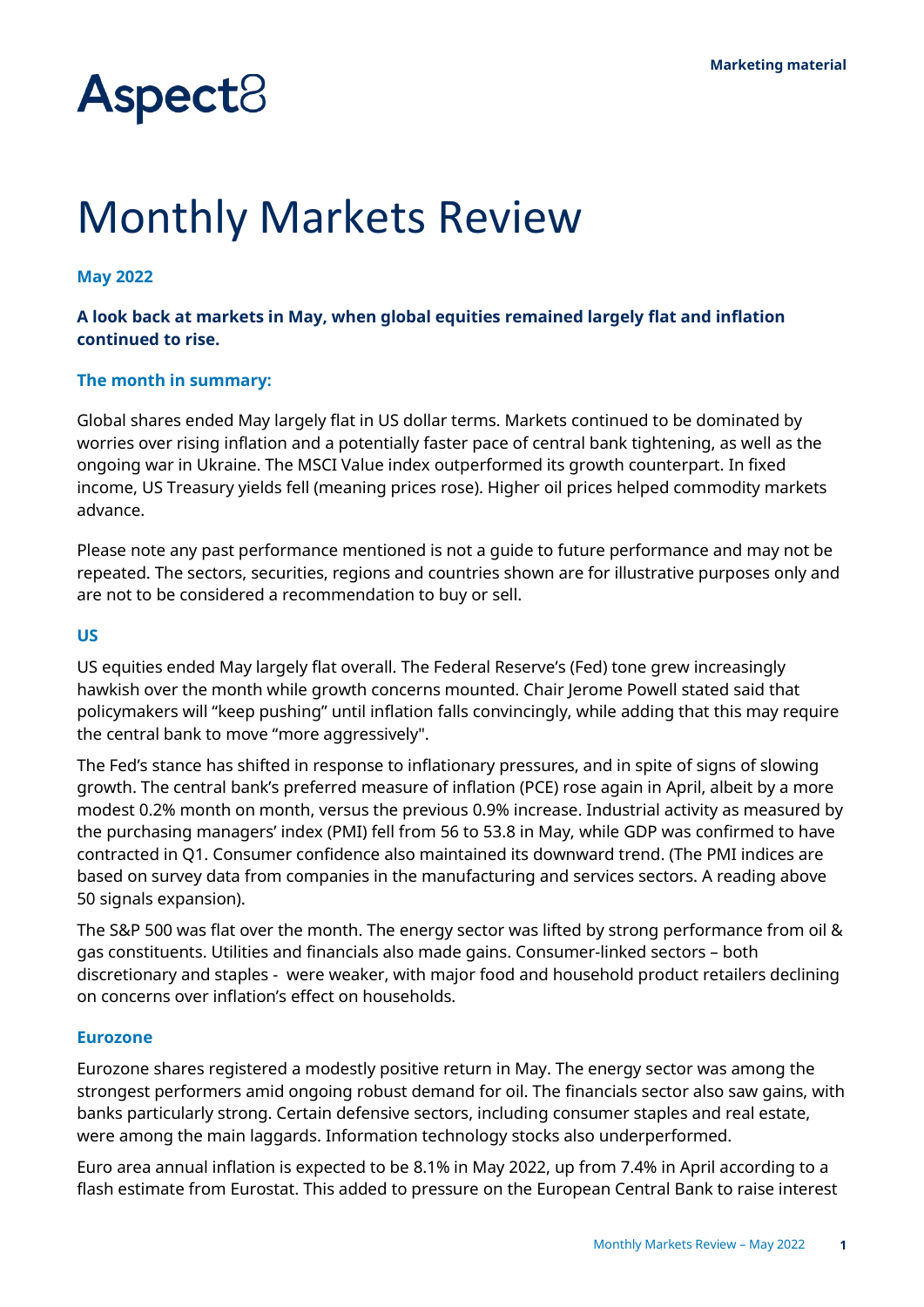rates, potentially starting from the meeting on 21 July. The flash eurozone composite PMI for May came in at 54.9, indicating positive growth albeit down from April's 55.8 reading.

As the war in Ukraine continued, EU leaders agreed a partial embargo of Russian oil imports which is due to take effect by the end of this year. Russia's Gazprom said it would halt gas supplies to Shell in Germany after the UK-based oil firm refused to use the Kremlin's rouble payment mechanism.

# **UK**

Large cap equities outperformed over the month led by the energy, financials and basic materials sectors, in line with the trend seen since the beginning of 2022. Small and mid cap equities continued to underperform.

It was confirmed that annual UK inflation based on the consumer price index measure surged to a 40-year high in April, reaching 9% compared to 7% year-on-year in March. The latest jump was primarily due to the rise in the government's energy price cap, which had previously sheltered households from rising wholesale energy prices.

Meanwhile, it was revealed that an easing of coronavirus restrictions resulted in the UK economy growing 0.8% over the first quarter. But this respectable outturn masked a deterioration in the monthly profile for March. After a 0.7% expansion in January, GDP was unchanged in February before going on to contract by 0.1% in March. This was contrary to expectations for economic growth to be steady for the month and raising fears of a recession later in the year. In a bid to tackle a cost of living crisis, chancellor Rishi Sunak unveiled an additional package to help households facing an expected further rise in energy bills this autumn.

The Bank of England (BoE) raised UK base interest rates – the so-called "Bank Rate" – from 0.75% to 1% at the start of May. It simultaneously published its latest forecast for the Bank Rate, which it expected at the beginning of May to be around one percentage point higher over the next three years.

# **Japan**

After initial weakness, the Japanese stock market rose in May to record a total return of 0.8%. The yen briefly reversed some of its recent weakness against the US dollar before losing ground again to end May close to the previous 130 level.

As the human tragedy in Ukraine ground on through another month, equity markets were focused primarily on the US inflation outlook and its impact on interest rates. Japan's equity market largely reflected movements in the US, although domestic sentiment was helped by the corporate results season for the fiscal year that ended in March. Given the current macro background and global uncertainty, it was not surprising to see some companies making overly conservative forecasts for the coming year, but the overall tone of results and guidance was still slightly better than expected.

The debate continues to grow around the likely path for Japanese inflation. Numbers released in May showed core CPI (excluding only fresh food) jumped to 2.1% as the significant reduction in mobile phone charges finally dropped out of the year-on-year numbers.

Some clarity was provided on policy emphasis under Prime Minister Kishida's "New Capitalism". There had been some concerns that Mr Kishida himself might put more emphasis on income redistribution. However, the basic outlines of policy released at the end of May have shifted the focus more clearly to economic growth, which was broadly welcomed by the equity market.

#### **Asia (ex Japan)**

Asia ex Japan equities were almost unchanged in May, with modest gains in China and Taiwan helping to offset declines in India and Indonesia. India was the worst-performing index market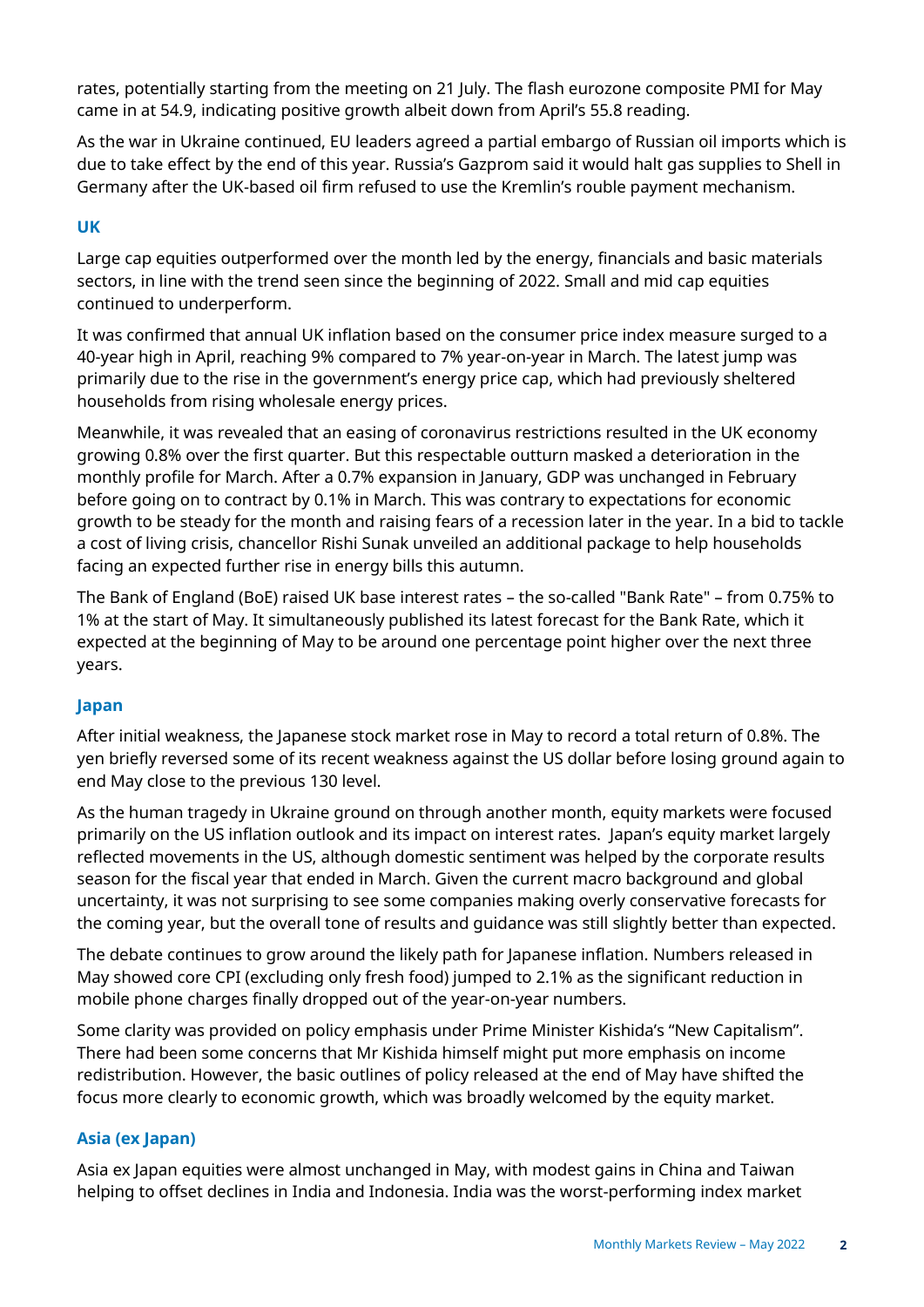driven lower amid selling by foreign investors. Financial services and information technology stocks bore the brunt of the selling pressure from foreign investors. Share prices were also weaker in Indonesia, Malaysia and Singapore in May.

Taiwan was the strongest-performing market in the MSCI Asia ex Japan index in May, despite periods of volatility in the month, as investor sentiment towards the country turned increasingly positive. Chinese shares also achieved a positive return in May as authorities in Shanghai, the country's commercial hub, announced plans to ease Covid-19 lockdown restrictions. City officials also unveiled plans to boost the economy, supporting hopes for improved growth and demand from the world's second-largest economy. Hong Kong shares also ended the month in positive territory amid a volatile trading month as lockdowns in China hit corporate earnings. Share prices in South Korea and Thailand were also modestly higher in May.

# **Emerging markets**

Emerging market equities posted a modest gain in May, with US dollar weakness beneficial. Concerns over the impact of more aggressive Fed policy tightening and Covid lockdowns in China eased as the month progressed.

Latin American markets generated robust gains, led higher by Chile which was the best-performing index market. In Chile, the publication of the draft new constitution boosted sentiment, removing some uncertainty, and opinion polls suggest that it will be rejected by a requisite referendum.

China recorded a positive return as lockdown measures in Shanghai began to be lifted, and the government stepped up stimulus. Taiwan, driven by a rally in IT names, South Korea, Thailand and the Philippines also outperformed. By contrast, Hungary posted a negative return and was the weakest index market as Prime Minister Orban announced windfall taxes on banks and other large private companies.

Despite a rise in spot prices, net crude oil exporting emerging markets lagged, with the UAE, Saudi Arabia, Qatar and Kuwait all finishing in negative territory. The EU agreed a embargo on Russian oil, albeit with some exceptions, with implementation expected to cover 90% of imports by year end. However, pressure on OPEC to raise production increased. India also underperformed as the central bank unexpectedly hiked its policy rate by 40bps to 4.4%, in response to accelerating inflation which hit 7.8% in April.

# **Global bonds**

Bond markets diverged over the month. US fixed income markets found support following the fierce rise in yields over recent months. Treasury yields were fairly choppy but ultimately rangebound. Federal Reserve (Fed) rhetoric remained hawkish, but against this risk sentiment soured, benefiting safer assets.

Yields in Europe and the UK rose further, with concerns over inflation and interest rate rises remaining to the fore.

The US 10-year Treasury yield fell from 2.94% to 2.85% and the 2-year from 2.73% to 2.56%. There were pockets of weakness in recent activity data, with a notable fall in housing market indicators relative to expectations.

In Europe, the German 10-year yield rose from 0.94% to 1.13%. European Central Bank President Christine Lagarde again indicated readiness to begin raising interest rates in July. The eurozone consumer price inflation (CPI) index preliminary reading for May was a record 8.1% annualised.

The UK 10-year yield rose from 1.91% to 2.10% though the 2-year yield was down from 1.61% to 1.58%. The UK CPI saw a year-on-year rise of 9% in April, a 40-year high.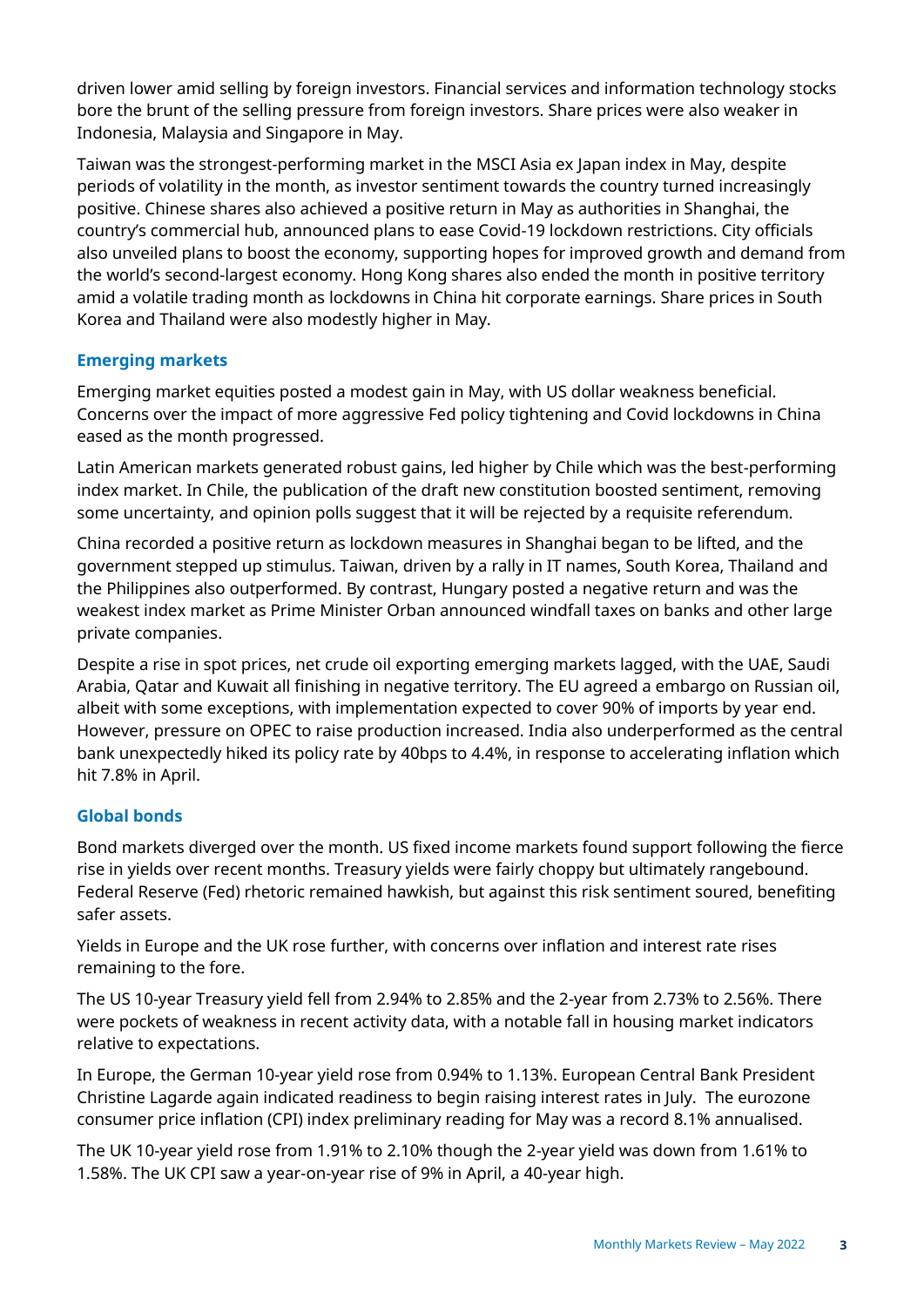Corporate bond markets diverged too. US investment grade (IG) saw a positive total return, ahead of Treasuries, while European IG declined and underperformed government bonds. High yield underperformed government bonds as spreads widened. The US saw a small positive total return but Europe declined. (Investment grade bonds are the highest quality bonds as determined by a credit rating agency; high yield bonds are more speculative, with a credit rating below investment grade).

Emerging market (EM) bond performance was likewise mixed. Local currency denominated bonds performed well as EM currencies rallied, particularly Latin American commodity exporters, with the US dollar broadly weaker.

Among hard currency sovereign bonds, investment grade saw positive returns while high yield fell. EM corporate credit declined.

Although global equities finished the month of May with a slight gain, convertible bonds could not benefit and ended the month with a loss. The Refinitiv Global Focus convertible bond index shed - 4.1% in US dollar terms. New issuance of convertible bonds remains lacklustre with a volume of close to US\$12 billion since the start of the year. This compares to a volume of more than US\$76 billion for the same period last year.

# **Commodities**

The S&P GSCI Index achieved a positive return in May as higher energy prices offset weaker prices for industrial metals and precious metals. Energy was the best performing component of the index during May amid rising demand and supply constraints due to the ongoing conflict in Ukraine.

Within the agriculture component, higher prices for wheat and Kansas wheat offset a decline in the price of corn during May. Sugar and coffee prices rose in the month, while the price of cocoa slipped. In industrial metals, prices for nickel and aluminium were sharply down in the month, while price declines for zinc, lead and copper were less pronounced. In precious metals, gold and silver prices were both lower in May compared to a month earlier.

The value of investments and the income from them may go down as well as up and investors may not get back the amounts originally invested.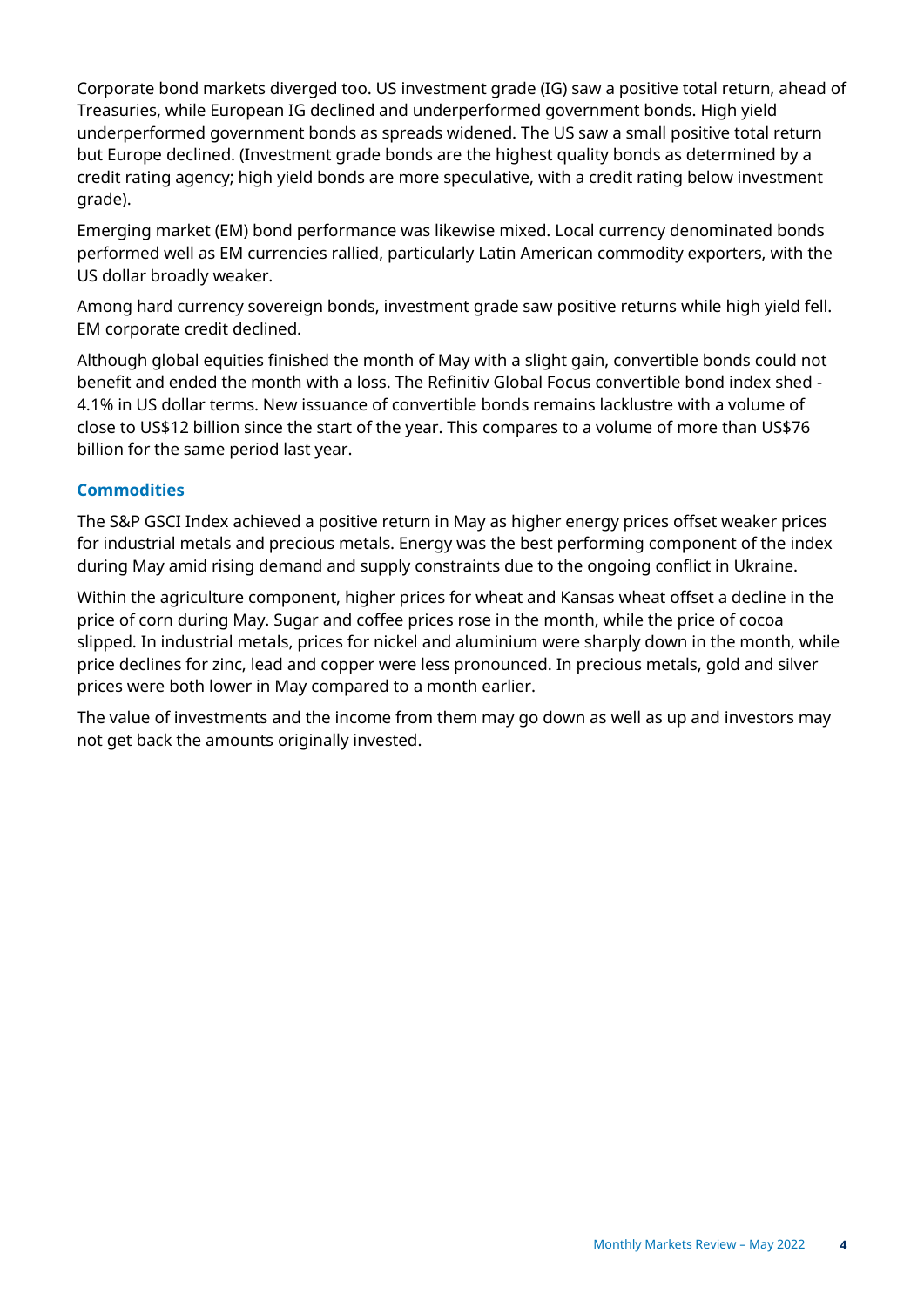# Overview

#### Total returns (net) % - to end May 2022

| <b>Equities</b>              | 1 month    |            |            | 12 months  |            |            |  |
|------------------------------|------------|------------|------------|------------|------------|------------|--|
|                              | <b>USD</b> | <b>EUR</b> | <b>GBP</b> | <b>USD</b> | <b>EUR</b> | <b>GBP</b> |  |
| <b>MSCI</b> World            | 0.1        | $-1.4$     | $-0.3$     | $-4.8$     | 8.6        | 7.4        |  |
| <b>MSCI World Value</b>      | 2.1        | 0.5        | 1.7        | 1.0        | 15.3       | 13.9       |  |
| <b>MSCI World Growth</b>     | $-2.3$     | $-3.7$     | $-2.6$     | $-11.4$    | 1.1        | $-0.1$     |  |
| MSCI World Smaller Companies | $-0.2$     | $-1.7$     | $-0.6$     | $-13.1$    | $-0.9$     | $-2.0$     |  |
| <b>MSCI Emerging Markets</b> | 0.4        | $-1.1$     | 0.1        | $-19.8$    | $-8.5$     | $-9.6$     |  |
| MSCI AC Asia ex Japan        | 0.5        | $-1.1$     | 0.1        | $-21.6$    | $-10.5$    | $-11.6$    |  |
| S&P500                       | 0.2        | $-1.3$     | $-0.2$     | $-0.3$     | 13.8       | 12.5       |  |
| <b>MSCI EMU</b>              | 2.1        | 0.6        | 1.7        | $-16.0$    | $-4.1$     | $-5.2$     |  |
| FTSE Europe ex UK            | 0.6        | $-1.0$     | 0.2        | $-12.6$    | $-0.3$     | $-1.5$     |  |
| FTSE All-Share               | 1.1        | $-0.5$     | 0.7        | $-4.0$     | 9.6        | 8.3        |  |
| TOPIX*                       | 1.5        | $-0.0$     | 1.1        | $-13.4$    | $-1.2$     | $-2.3$     |  |

| <b>Government bonds</b>               | 1 month    |            |            | 12 months  |            |            |
|---------------------------------------|------------|------------|------------|------------|------------|------------|
|                                       | <b>USD</b> | <b>EUR</b> | <b>GBP</b> | <b>USD</b> | <b>EUR</b> | <b>GBP</b> |
| IPM GBI US All Mats                   | 0.2        | $-1.3$     | $-0.1$     | $-7.1$     | 6.0        | 4.8        |
| <b>JPM GBI UK All Mats</b>            | $-2.6$     | $-4.1$     | $-3.0$     | $-21.7$    | $-10.7$    | $-11.7$    |
| JPM GBI Japan All Mats**              | 0.5        | $-1.0$     | 0.2        | $-16.7$    | $-5.0$     | $-6.1$     |
| JPM GBI Germany All Traded            | $-0.1$     | $-1.6$     | $-0.5$     | $-20.1$    | $-8.8$     | $-9.8$     |
| <b>Corporate bonds</b>                | <b>USD</b> | <b>EUR</b> | <b>GBP</b> | <b>USD</b> | <b>EUR</b> | <b>GBP</b> |
| BofA ML Global Broad Market Corporate | 0.4        | $-1.1$     | 0.0        | $-13.4$    | $-1.1$     | $-2.3$     |
| BofA ML US Corporate Master           | 0.5        | $-1.0$     | 0.2        | $-10.3$    | 2.4        | 1.2        |
| BofA ML EMU Corporate ex T1 (5-10Y)   | $-0.3$     | $-1.8$     | $-0.7$     | $-23.1$    | $-12.3$    | $-13.3$    |
| BofA ML E Non-Gilts                   | $-1.0$     | $-2.5$     | $-1.4$     | $-20.0$    | $-8.7$     | $-9.8$     |
| <b>Non-investment grade bonds</b>     | <b>USD</b> | <b>EUR</b> | <b>GBP</b> | <b>USD</b> | <b>EUR</b> | <b>GBP</b> |
| BofA ML Global High Yield             | $-0.0$     | $-1.6$     | $-0.4$     | $-11.0$    | 1.6        | 0.4        |
| BofA ML Euro High Yield               | 1.5        | 0.0        | 1.2        | $-12.4$    | 0.0        | $-1.2$     |

Source: Thomson Reuters DataStream.

Local currency returns in May 2022: \*0.8%, \*\*-0.2%.

Past performance is not a guide to future performance and may not be repeated.